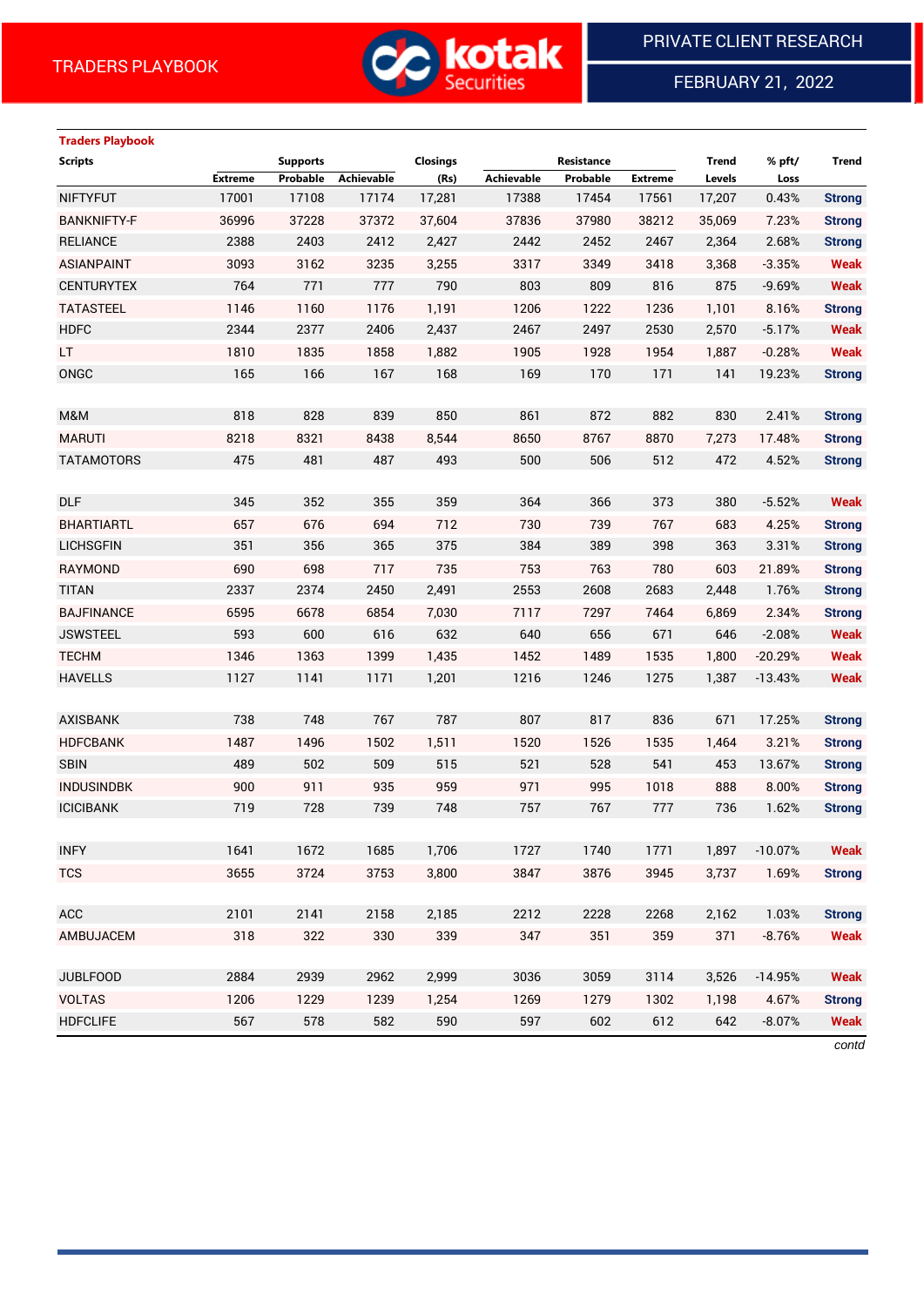## **Closing Pricess**

Closing price is that price at which a scrip closes on the previous day. Traders can start their intraday trade on this level. The stock or index should sustain above or below the closing price else you should exit the trade. Ideally, half a percent should be the stop loss above or below the closing price to enter the trade.

## **Trend**

Trend is the level at which the tendency of Indices and Stocks can be identified. For best results, you can use the 'Trend Remarks' to trade. A 'Weak' trend means that traders can trade with a negative bias. If the trend is 'Strong', you can trade long with a positive bias. Base price should be the closing price.

#### **Achievable (Supp/Resis)**

It is the price which can be achieved if the Index/Stock trades above or below the closing price. During normal course of trading, first levels are important as one can take profits around first resistance and supports levels.

## **Probable (Supp/Resis)**

It's a second resistance/support and can be achieved if stocks/indices are in trending mode. Events can lead stocks and indices to reach these levels.

#### **Extreme levels**

Sometimes, the stocks fall or rise to their average lowest or highest levels FOR THE DAY and that may act as an excellent contra buying or selling opportunity with a stop loss given in the table. This means buying around extreme support and selling around extreme resistance strictly with a given stop loss. For e.g. If the extreme support for Nifty is given at 5605, and in case the market comes down to similar levels, then you can initiate long positions with the given 'stop loss for long' in the column, say at 5585. If it breaks 5585 then the trader must exit the position. This is valid on both the sides.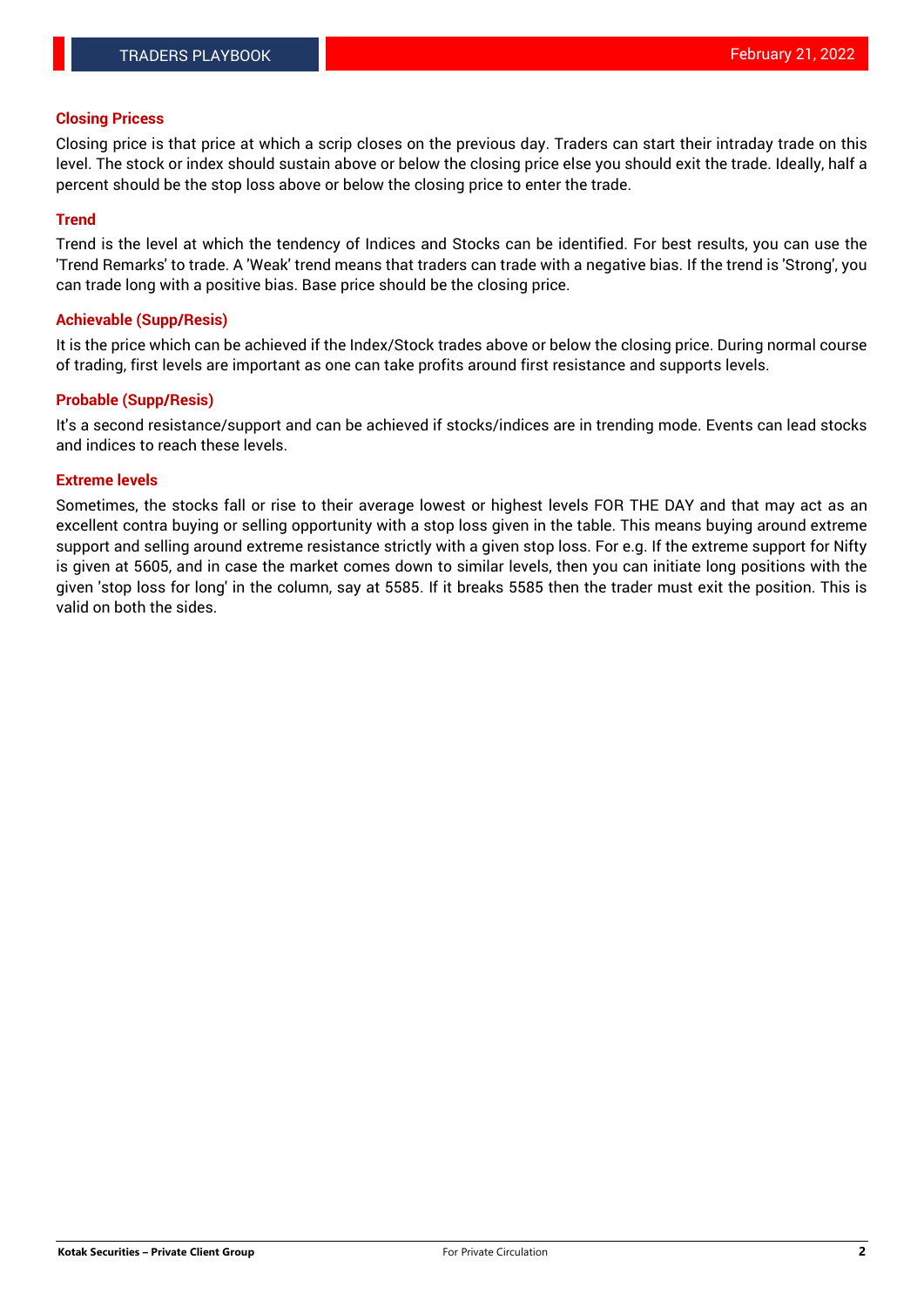## **RATING SCALE (PRIVATE CLIENT GROUP)**

| <b>BUY</b>             | $\qquad \qquad -$ | A condition that indicates a good time to buy a stock. The exact circumstances of the signal will be determined by the indicator that an<br>analyst is using.  |
|------------------------|-------------------|----------------------------------------------------------------------------------------------------------------------------------------------------------------|
| SELL                   | $-$               | A condition that indicates a good time to sell a stock. The exact circumstances of the signal will be determined by the indicator that an<br>analyst is using. |
| <b>Stop Loss Order</b> | $\qquad \qquad -$ | An instruction to the broker to buy or sell stock when it trades beyond a specified price. They serve to either protect your profits or<br>limit your losses.  |

#### **FUNDAMENTAL RESEARCH TEAM (PRIVATE CLIENT GROUP)**

**Jatin Damania Purvi Shah Rini Mehta K. Kathirvelu** Metals & Mining, Midcap **Pharmaceuticals** Research Associate Support Executive jatin.damania@kotak.com [purvi.shah@kotak.com](mailto:purvi.shah@kotak.com) rini.mehta@kotak.com [k.kathirvelu@kotak.com](mailto:k.kathirvelu@kotak.com)  $+91$  22 6218 6440  $+91$  22 6218 6432

**Sumit Pokharna Pankaj Kumar** sumit.pokharna@kotak.com pankajr.kumar@kotak.com +91 22 6218 6438 +91 22 6218 6434

**Shrikant Chouhan Arun Agarwal Amit Agarwal, CFA Hemali Dhame**

Oil and Gas, Information Tech Construction, Capital Goods & Midcaps

Head of Research Auto & Auto Ancillary Transportation, Paints, FMCG Banking & Finance shrikant.chouhan@kotak.com arun.agarwal@kotak.com agarwal.amit@kotak.com Hemali.Dhame@kotak.com +91 22 6218 5408 +91 22 6218 6443 +91 22 6218 6439 +91 22 6218 6433

**TECHNICAL RESEARCH TEAM (PRIVATE CLIENT GROUP)**

**Shrikant Chouhan Amol Athawale Sayed Haider** [shrikant.chouhan@kotak.com](mailto:shrikant.chouhan@kotak.com) [amol.athawale@kotak.com](mailto:amol.athawale@kotak.com) Research Associate +91 22 6218 5408 +91 20 6620 3350 [sayed.haider@kotak.com](mailto:sayed.haider@kotak.com)

+91 22 62185498

# **DERIVATIVES RESEARCH TEAM (PRIVATE CLIENT GROUP)**

 $+91$  22 6218 5497

**Sahaj Agrawal Prashanth Lalu Prasenjit Biswas, CMT, CFTe** [sahaj.agrawal@kotak.com](mailto:sahaj.agrawal@kotak.com) [prashanth.lalu@kotak.com](mailto:prashanth.lalu@kotak.com) [prasenjit.biswas@kotak.com](mailto:prasenjit.biswas@kotak.com)